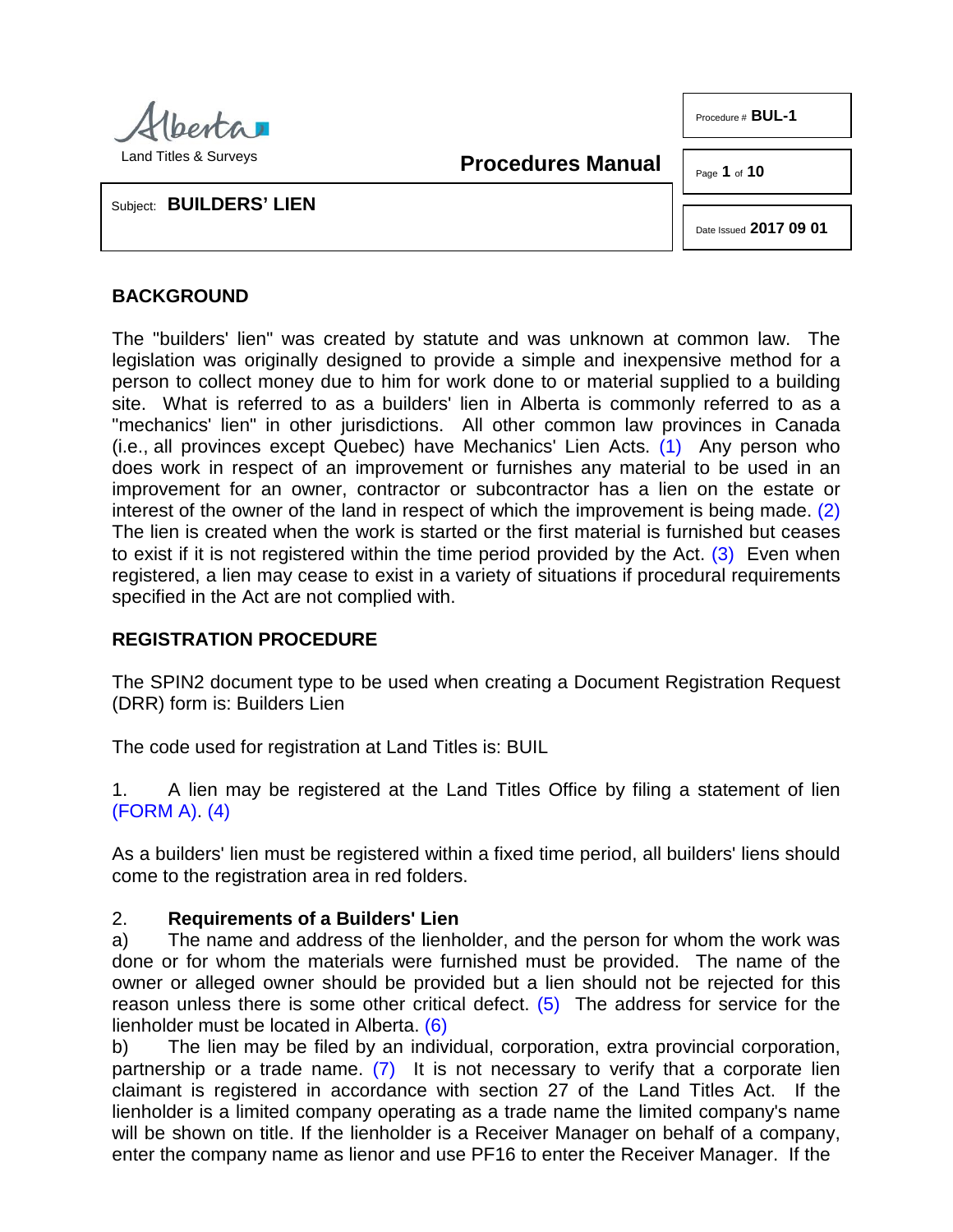<span id="page-1-1"></span>

| Date Issued 2017 09 01 |  |  |
|------------------------|--|--|
|                        |  |  |

<span id="page-1-2"></span><span id="page-1-0"></span>

lienholder is a bankruptcy trustee on behalf of a company or individual, enter the company/individual's name and use PF16 to enter bankruptcy trustee.

c) A proper legal description of the land and the estate or interest against which the builders' lien is claimed must be provided. [\(8\)](#page-7-7)

d) A short description of the work done or to be done or of the materials furnished or to be furnished must be provided.  $(9)$  The general rule is that the work done or the materials supplied must be in respect of an improvement to the land in question. [\(10\)](#page-7-9)

e) The date when the work was completed or when the last materials were furnished must be clearly indicated. If the statement of lien is filed before the completion of the contract or subcontract, a statement that the work is not yet completed or the materials have not yet all been furnished must be included.

- f) The statement of lien must be filed
	- (i) within a 45-day period, or
	- (ii) with respect to an oil or gas well or an oil and gas well site, within a 90-day period

<span id="page-1-4"></span><span id="page-1-3"></span>following the completion or abandonment of the work or of the supplying of the last of the materials. [\(11\)](#page-7-10) It is the responsibility of the lien claimant to submit the lien for registration within the correct time period. [\(12\)](#page-7-11) If the last day for registration falls on a day when the office is closed then registration can occur on the next day that the office is open. For example, if the 45 day or 90 day period ends on a statutory holiday (Monday), then the lien can be registered on the following day (Tuesday). Any disputes about the appropriate registration period will have to be resolved by the courts.

<span id="page-1-5"></span>g) The amount of the lien claimed as due or to become due must be \$300 or greater. [\(13\)](#page-7-12)

<span id="page-1-6"></span>h) The lien must be signed by the lienholder or agent of the lienholder. [\(14\)](#page-7-13)

i) The statement of lien must be verified by affidavit [\(FORM B\)](http://www.servicealberta.ca/pdf/ltmanual/BUL-1-FORMB.pdf) by the lienholder or the agent of the lienholder. When the affidavit is made by a person other than the lienholder, it may be made not only as to the facts within the personal knowledge of the deponent, but also as to the facts of which the deponent is informed, provided the deponent gives the source of his information and states that he believes the facts to be true. [\(15\)](#page-7-14)

<span id="page-1-7"></span>3. The builders' lien is registered against the certificate of title of the land referred to in the statement of lien.

4. The name and address of the "person for whom the work or materials were supplied" (as indicated on the statement of lien form) must be entered as the first notice on the ALTA system. The name and address of the "owner of the estate or interest upon which the lien is being claimed" (as indicated on the statement of lien form) must be entered as the second and subsequent (if multiple owners) notices. If the name and/or address is not provided, enter "not provided" in the field(s). Duplicate mailing labels are discarded.

5. A lien is accepted for registration even if the wrong affidavit has been sworn because a time limit may expire if the lien is rejected and because the court has the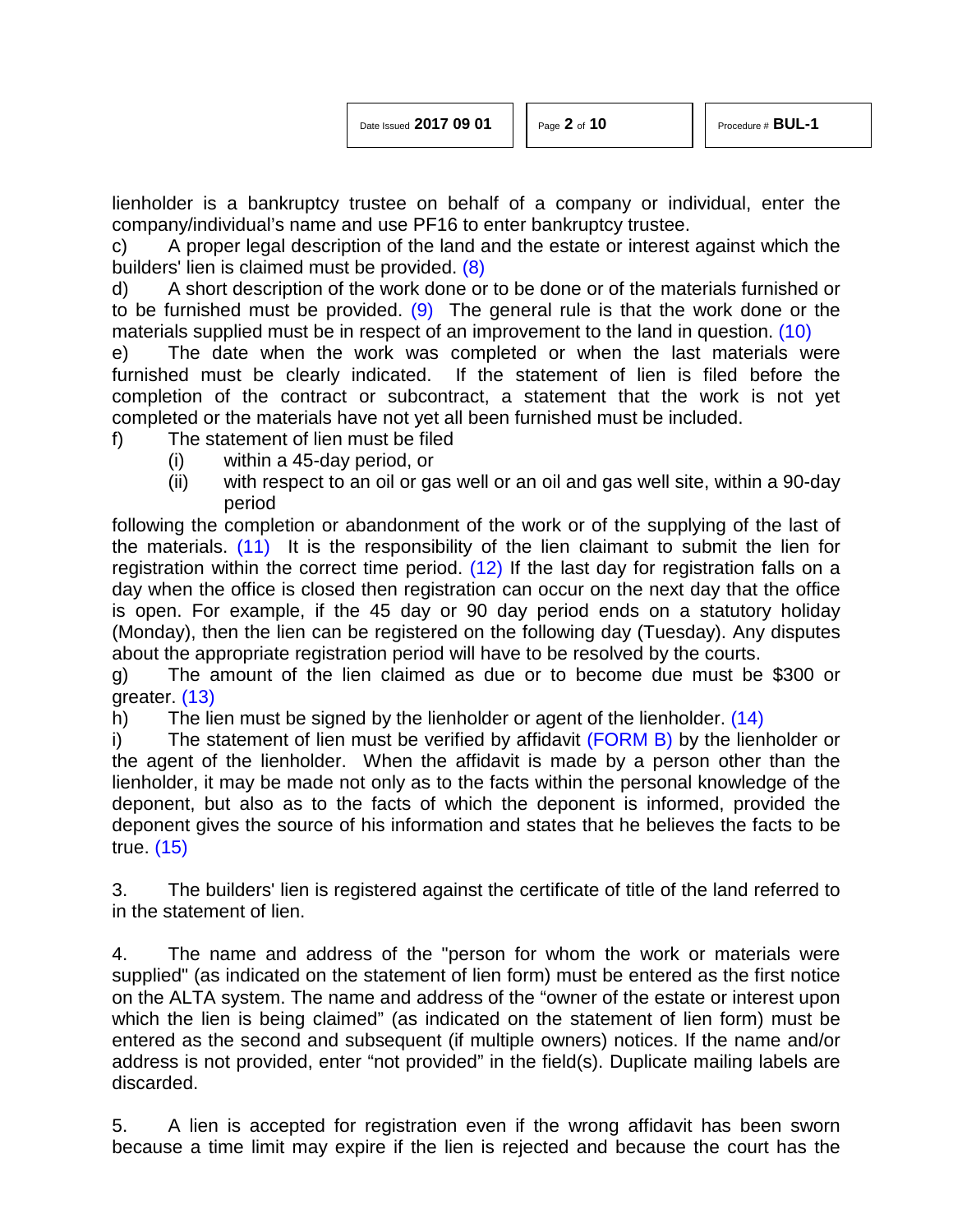<span id="page-2-3"></span><span id="page-2-2"></span>

<span id="page-2-0"></span>power to hold that a lien is in substantial compliance with the Act notwithstanding an irregularity. [\(16\)](#page-7-15)

6. Subject to items 7. and 8., a statement of lien may be registered against land where the land affected has not been registered under the Land Titles Act. The lien is registered and endorsed against the record sheet kept for the non-patented land in question. [\(17\)](#page-7-16)

<span id="page-2-1"></span>7. **Liens Against Crown Land** - A builders' lien is accepted for registration against Crown land or land held by an agent of the Crown even though the Crown or Crown agent in most cases will be exempt from the application of the Builders' Lien Act. [\(18\)](#page-8-0) 

The lien should indicate that it is being filed against the estate or interest of some person other than the Crown. The Land Titles Office does not resolve the issue of Crown immunity, as there may be special circumstances which justify registration of a lien. For example, if the property is jointly owned with the Crown by persons other than the Crown, the lien can apply to the non-exempt portion of the land.  $(19)$  A lien against Crown land is discharged or cancelled in the same manner as any other lien.

8. a) A builders' lien cannot be registered against minerals held by the Crown in Right of Alberta. With respect to untitled minerals, the lien can be registered with the Minister of Energy. [\(20\)](#page-8-2)

<span id="page-2-4"></span>b) A builders' lien may be registered against an estate or interest held directly from the Crown in right of Canada. It is the registrant's responsibility to indicate that the mines and minerals in question are under Federal jurisdiction.

<span id="page-2-5"></span>9. A lien may not be registered against a public highway or for any work or improvement caused to be done on it by a municipal corporation. [\(21\)](#page-8-3)

10. A builders' lien may be registered against land where the registered owner is a board of directors of an irrigation district as long as the lien clearly establishes that it is against an estate or interest in the land other than the estate or interest of the board of directors of the irrigation district. The endorsement on title should indicate the specific interest the lien is against. [\(22\)](#page-8-3)

<span id="page-2-6"></span>11. **Liens Against Condominium Property** - If the owner of a condominium unit or the condominium corporation requests that work be done or materials be furnished to that unit, the lien is registered against the individual owner's certificate of title. If the condominium corporation requests that work be done or materials be furnished for the benefit of the common property generally, the builders' lien is endorsed against the additional sheet. [\(23\)](#page-8-4)

<span id="page-2-8"></span><span id="page-2-7"></span>12. **Lien for Wages** - When a lien is registered by a labourer for wages, the default indicator on the builders' lien screen should be changed from N to Y. A labourer can be an individual or a corporation. No fees are charged on its registration or discharge or on the filing or discharge of a certificate of lis pendens relating to it. [\(24\)](#page-8-5)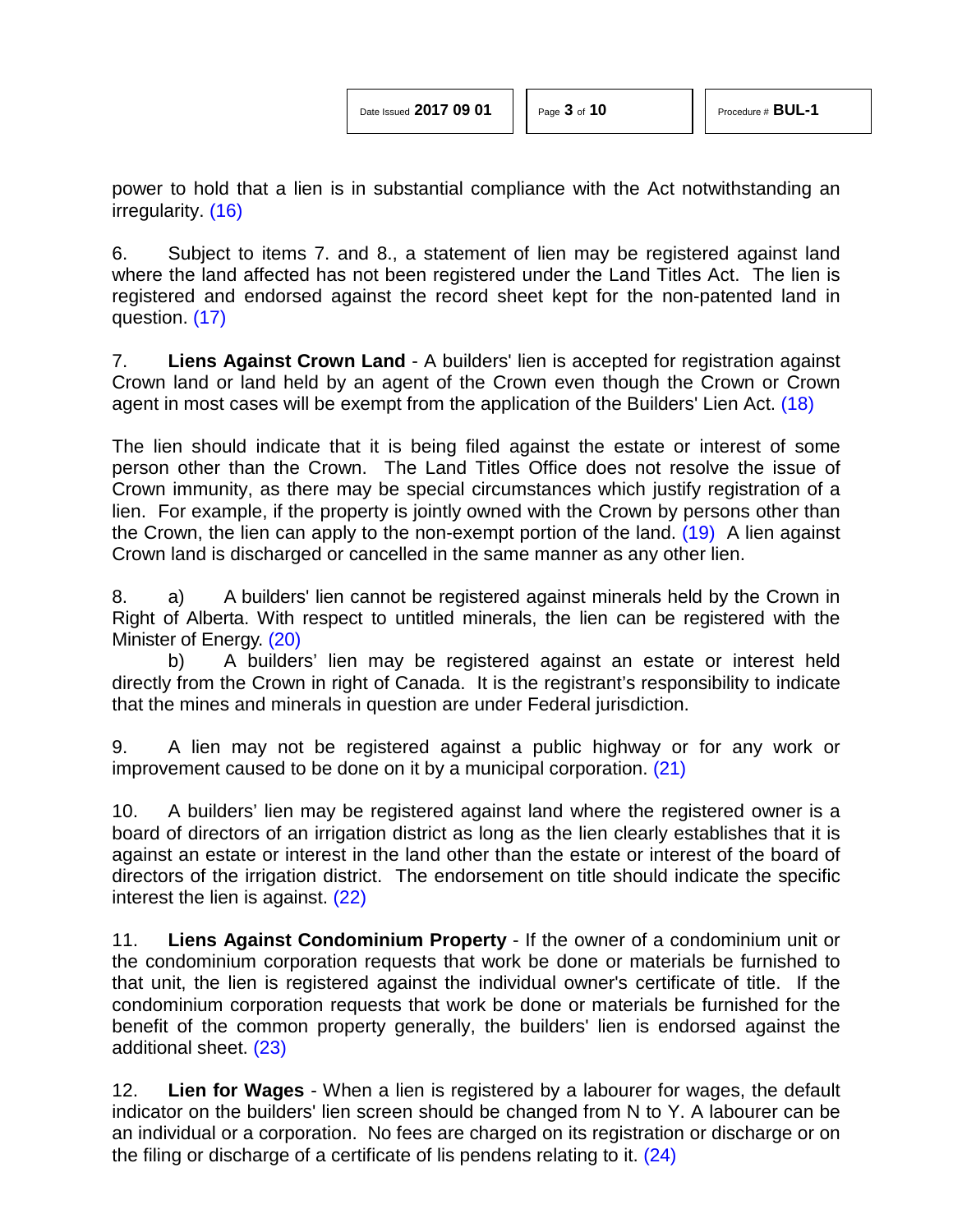<span id="page-3-0"></span>13. **Lien Against Pipelines** - If a lien is in respect of a pipeline, it should be specified in the memorandum endorsed on the certificate of title that the lien is against the utility right of way. [\(25\)](#page-8-6)

14. **Lien Against Leasehold Interest** - If a lien is filed in respect of a leasehold interest, it should be specified in the memorandum endorsed on the certificate of title that the lien is against the leasehold interest.

15. **Notice of Registration of a Lien** - Once a builders' lien is registered, a notice in the form of a photocopy of the face of the lien with a notice stamp endorsed thereon is to be sent by mail to:

a) the registered owner,

b) the person alleged in the statement of lien to be the owner of the land, and

c) the person for whom the work referred to in the statement of lien was done or proposed to be done or the materials were furnished or to be furnished. [\(26\)](#page-8-7)

<span id="page-3-1"></span>d) in the case of registration of a lien against the additional sheet, notice is sent to the condominium corporation but not to the owners of the units. [\(26\)](#page-8-7)

16. **Filing of a Certificate of Lis Pendens** - As a certificate of lis pendens (C.L.P.) [\(FORM C\)](http://www.servicealberta.ca/pdf/ltmanual/BUL-1-FORMC.pdf) relating to a builders' lien must be registered within a fixed time period, all C.L.P.'s should come to the registration area in red folders.

The C.L.P. is granted by the clerk of the Court of Queen's Bench of Alberta. As a lien claimant may enforce his lien through proceedings commenced by another lien claimant, the person registering a certificate does not have to be the named plaintiff in the proceedings. See procedure under [CLP-1](http://www.servicealberta.ca/pdf/ltmanual/CLP-1.pdf) with respect to registration requirements. [\(27\)](#page-8-8)

<span id="page-3-3"></span><span id="page-3-2"></span>The C.L.P. can only be registered within 180 days after registration of the lien, [\(28\)](#page-8-9) except if a lien was registered prior to July 1, 1985 and there is a subsisting C.L.P. in respect of another lien that was registered within or before the 180-day period for the lien, a C.L.P. can be registered by the lien claimant at any time. [\(29\)](#page-8-10)

<span id="page-3-4"></span>A C.L.P. may also be registered pursuant to the provisions of section 38 of the Builders' Lien Act. The clerk of the court may grant a C.L.P. under this section to a lien claimant

a) who is a party to the proceedings, and

b) whose lien was invalidated for failure to comply with sections 155 or 156 of the Land Titles Act (i.e., attestation requirements).

<span id="page-3-5"></span>When the court has ordered that a lien be removed pursuant to section 27 or 48(1), a C.L.P. is not to be registered. [\(30\)](#page-8-11)

The SPIN2 document type to be used when creating a Document Registration Request (DRR) form is: Certificate of Lis Pendens

The code used for registration at Land Titles is: CELP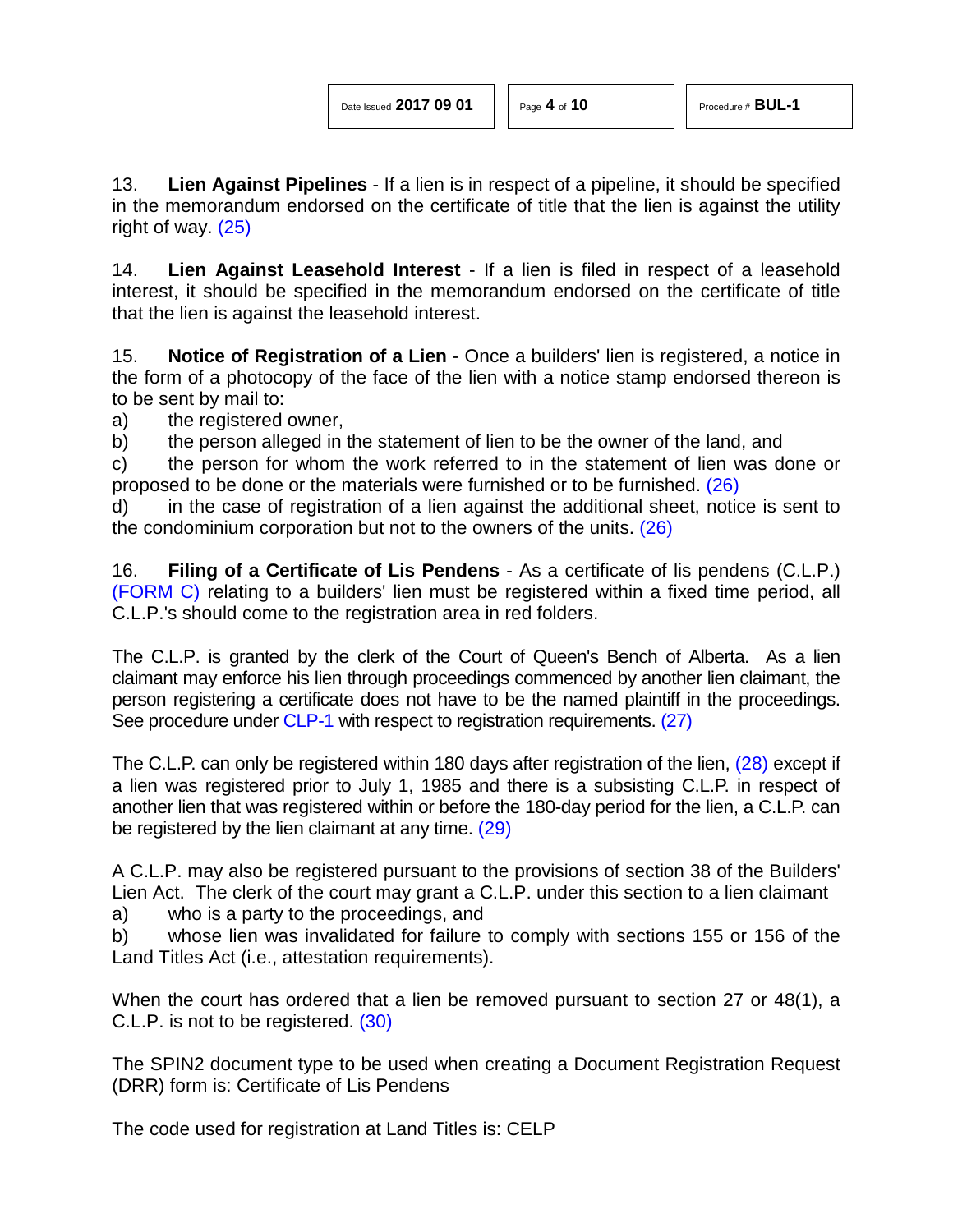<span id="page-4-0"></span>17. **Assignment of Lien** - An assignment of a lien may be registered [\(31\)](#page-8-12) using the form prescribed in section 109 of the Land Titles Act [\(FORM 18\).](http://www.servicealberta.ca/pdf/ltmanual/FORM18.pdf) A change of address for service, similar to the one used for caveats [\(FORM 28\),](http://www.servicealberta.ca/pdf/ltmanual/FORM28.pdf) must also be submitted. Both forms can be amended to reflect the assignment of lien.

18. **Expiry of Lien** - A lien registered after July 1, 1985 expires if the lien claimant has not registered a C.L.P. in respect of his lien within 180 days after registration of the lien. A lien registered before July 1, 1985 expires if there is no subsisting C.L.P. registered by any lien claimant within or before the 180 day period after registration of the lien and no C.L.P. has been registered by the lien claimant himself. In other words, the "umbrella principle" still applies to liens registered before July 1, 1985. [\(32\)](#page-8-13)

<span id="page-4-2"></span><span id="page-4-1"></span>Where a lien has expired, the expiry is registered without charge. The Registrar on his own initiative or upon written request by letter or direction on the Document Registration Request form will cancel registration of the lien. [\(33\)](#page-9-0)

The SPIN2 document type to be used when creating a Document Registration Request (DRR) form is: Expiry

The code used for registration at Land Titles is: EXPI

19. **Lapsing of Lien** - For liens registered after July 1, 1985, the Builders' Lien Amendment Act, 1985 provides a lapsing procedure similar to the one for caveats in the Land Titles Act. Such a lien ceases to exist if an owner or another person affected by the lien serves written notice [\(FORM D\)](http://www.servicealberta.ca/pdf/ltmanual/BUL-1-FORMD.pdf) on the lienholder to commence an action to realize on his lien and the lienholder does not register a C.L.P. within 30 days after service. [\(34\)](#page-9-1)

<span id="page-4-3"></span>A statutory declaration [\(FORM E\)](http://www.servicealberta.ca/pdf/ltmanual/BUL-1-FORME.pdf) has been developed which outlines what is required before a lien may be lapsed. Any documentation which provides all the necessary information can be accepted. The essential criteria are:

a) proof of service of the notice on the registered lienholder by an acceptable method,

b) the person causing notice to be served must be an owner or another person affected by the lien (e.g., a mortgagee or contractor), and

c) expiration of the 30 day time period.

<span id="page-4-4"></span>Service of the notice can only be effected by one of the following methods: [\(35\)](#page-9-2)

a) Personal service on the registered lienholder. The time period commences the day after the date of service indicated in the affidavit of personal service.

b) Single registered mail sent to the address for service set out in the statement of lien. As the address for service must be within Alberta, service is deemed to be effected 7 days after mailing, so the time period commences on the 8th day. If the material submitted indicates that the notice was returned, service has not been effected and the lien cannot be lapsed. [\(36\)](#page-9-3)

<span id="page-4-5"></span>c) Delivery to the address that is the address for service set out in the statement of lien. The time period commences the day after the date of delivery.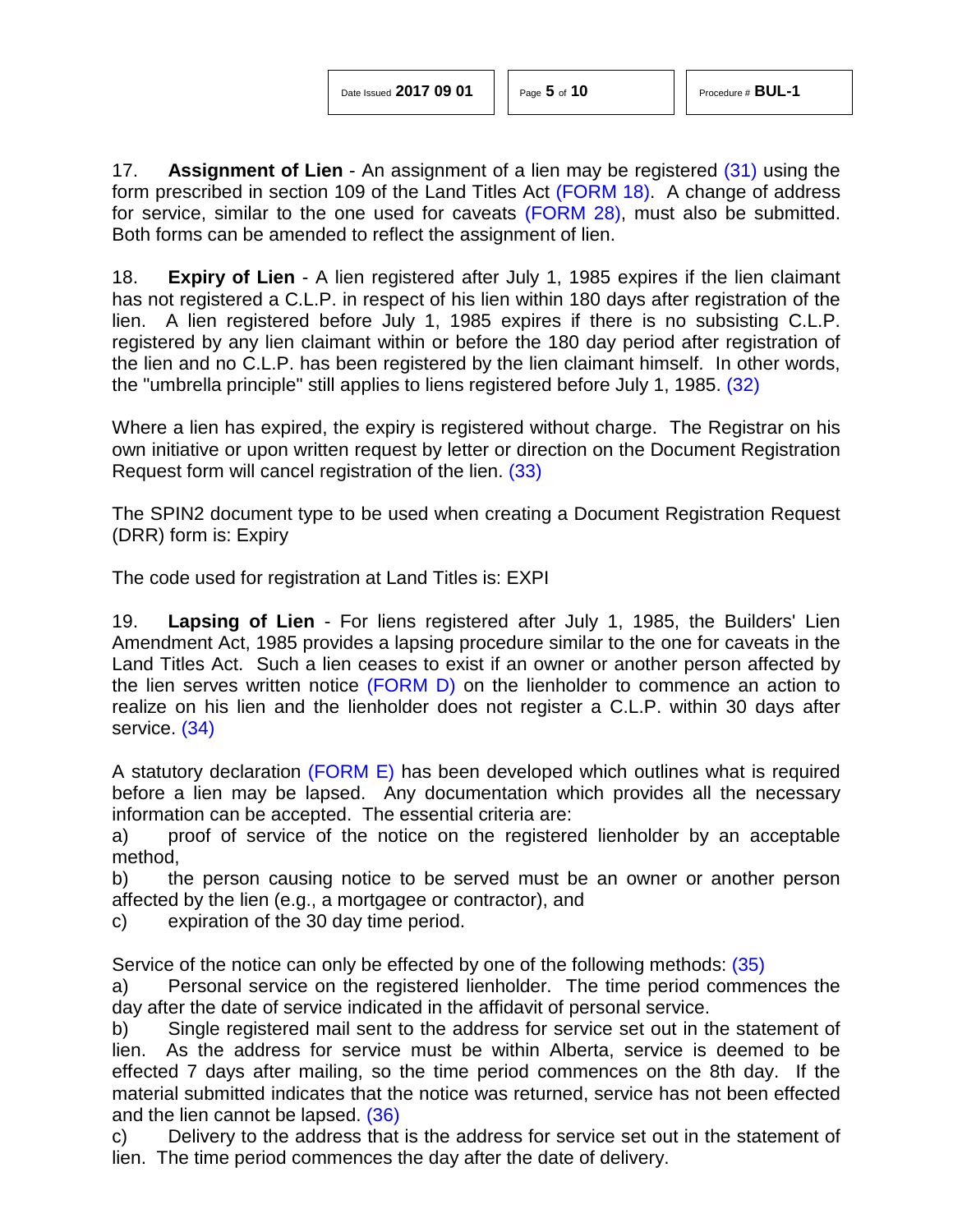d) Courier Service on the registered lienholder. (This is considered personal service.) The time period commences the day after the date of service indicated in the affidavit of personal service.

e) A notice sent via facsimile is not an acceptable method for service.

Any reference above to "the address for service set out in the statement of lien" is to be taken as a reference to the address in the latest notice of change of address if any such notice has been filed in respect of the lien.

Where the requirements for lapsing a lien are complied with, the documentation is given a registration number and that number is used as a discharge. The fee in [Tariff item](http://www.servicealberta.ca/pdf/ltmanual/APPENDIXI.pdf) 7(3) is charged.

The SPIN2 document type to be used when creating a Document Registration Request (DRR) form is: Lapse of Lien

The code used for registration at Land Titles is: LAPL

20. **Calculation of Time Periods** - The following rules apply to the calculation of the time periods in the Act (i.e., 45 days or 90 days for the filing of the builders' lien, 180 days for the filing of the C.L.P. or 30 days from the day the registered owner is served with a notice to commence an action):

a) If the last day for the filing of the lien or C.L.P. falls on a day the Land Titles Office is closed, it can be registered on the next day the office is open.

<span id="page-5-0"></span>b) The day the work was completed, the lien was registered or the notice was served is not included in the calculation of the time period. [\(37\)](#page-9-4)

21. **Cancellation of Lien** - A cancellation [\(FORM F\)](http://www.servicealberta.ca/pdf/ltmanual/BUL-1-FORMF.pdf) must be completed by the lienholder, the original agent who signed the lien or an attorney pursuant to a power of attorney. See procedure under [POA-1](http://www.servicealberta.ca/pdf/ltmanual/POA-1.pdf) for the requirements with respect to use of a power of attorney. If a lawyer executed a lien as agent under his firm name, the particular lawyer is treated as the agent, not the law firm. In all cases, the lienholder may execute the cancellation. If the cancellation is signed by an individual, it requires a witness and an affidavit of execution. If a lien by a corporation was not signed by an agent, the cancellation must be under seal or be accompanied by a corporate signing authority affidavit. If the cancellation is executed for a partnership by someone other than the agent who signed the lien, the Registrar must be satisfied that the person executing the cancellation is a partner in the partnership. A statutory declaration by the person executing the cancellation stating that he is a partner in the partnership which filed the lien or a comparable statement by the witness in the affidavit of attestation may be accepted as proof that he was authorized to execute the cancellation of lien.

<span id="page-5-1"></span>When a lien is registered against the additional sheet, a partial discharge as it pertains to the owner's unit and the owner's share in the common property may be registered. [\(38\)](#page-9-5)  An example of the particulars to be endorsed on the additional sheet is: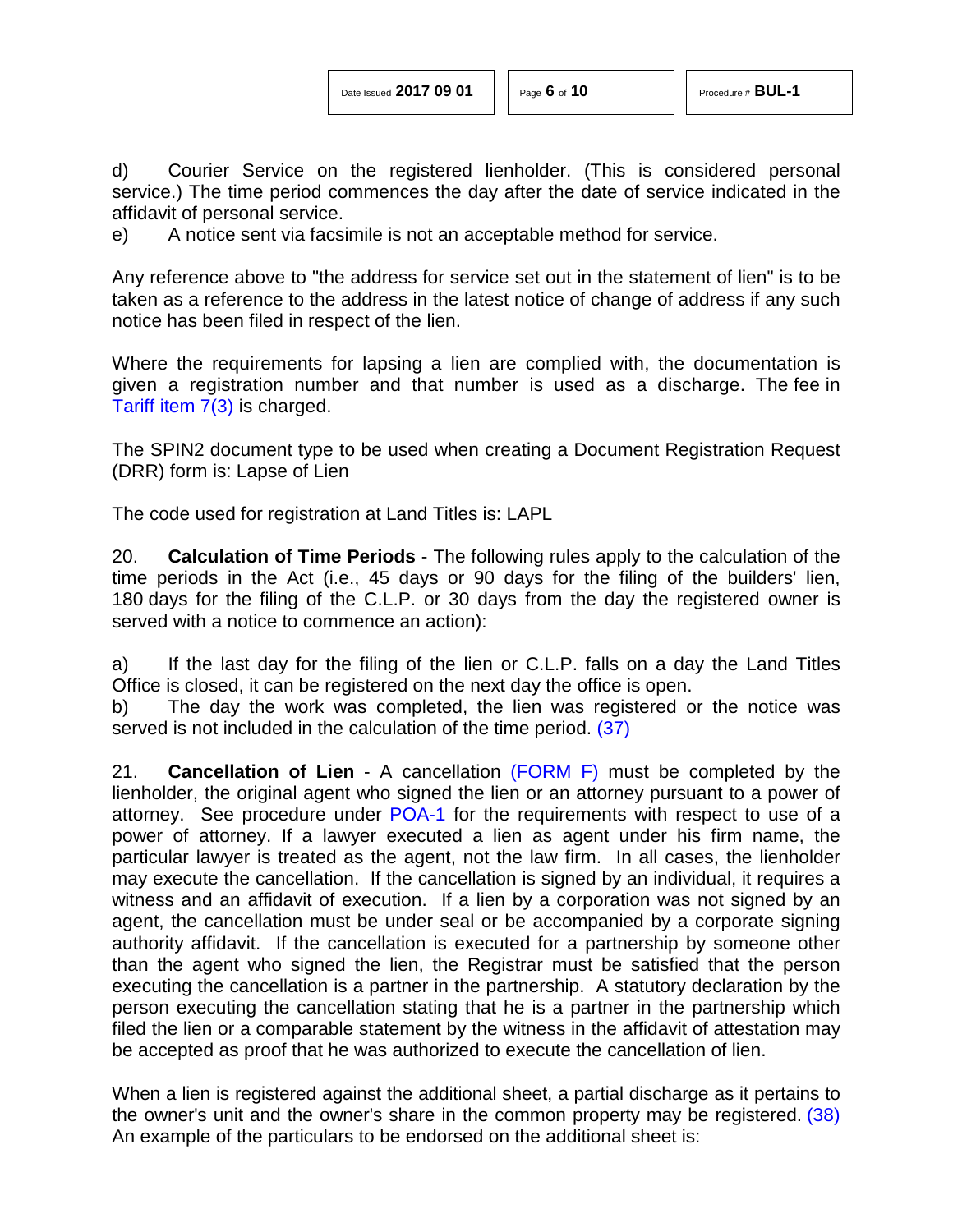#### "PARTIAL DISCHARGE OF BUILDERS' LIEN 852000001 AS TO UNIT 100"

A cancellation of builders' lien is registered even if a withdrawal of the related C.L.P. is not also presented for registration. A note should be made on the Customer Registration Notice advising the registrant that the C.L.P. is still registered against the title.

22. **Cancellation of Lien and Certificate of Lis Pendens** - A lien and any C.L.P. depending on the lien for its existence are cancelled upon the registration of the following:

a) a certified copy of an order or judgment of the court ordering the cancellation of the registration of the lien, (compliance with section 191 is not required) or

<span id="page-6-0"></span>b) a certificate under the seal of the clerk of the court stating that pursuant to an order or judgment of the court the amount due on the lien has been paid into court or the land has been sold in satisfaction of the lien. [\(39\)](#page-9-6)

23. **Discharge of Certificate of Lis Pendens** - The registration of a C.L.P. is cancelled upon the registration of the following:

a) a certificate of discontinuance under seal of the clerk of the court, or

<span id="page-6-1"></span>b) a withdrawal of C.L.P. signed by either the person on whose behalf the C.L.P. was registered or by the original agent who executed the lien. [\(40\)](#page-9-7) Attestation requirements must be complied with.

The SPIN2 document type to be used when creating a Document Registration Request (DRR) form is: Discharge

The code used for registration at Land Titles is: DISC

24. **Notice to Prove Lien** - A court order is required to discharge a lien which is lost pursuant to the provisions of sections 48 or 52.

25. **Change of Address for Service** - A notice in the prescribed form [\(FORM G\)](http://www.servicealberta.ca/pdf/ltmanual/BUL-1-FORMG.pdf) or to the like effect (e.g., a letter containing the required information or see procedure under [ADD-1](http://www.servicealberta.ca/pdf/ltmanual/ADD-1.pdf) with respect to [FORM A\)](http://www.servicealberta.ca/pdf/ltmanual/ADD-1-FORMA.pdf), executed by the lienholder or the original agent may be registered. [\(41\)](#page-9-8)

<span id="page-6-2"></span>The SPIN2 document type to be used when creating a Document Registration Request (DRR) form is: Change of Address

The code used for registration at Land Titles is: CHAA

26. **Change of Agents** - A lienholder may submit a written request to change the agent authorized to deal with a builders' lien. The request must be signed by the lienholder and satisfy normal attestation requirements.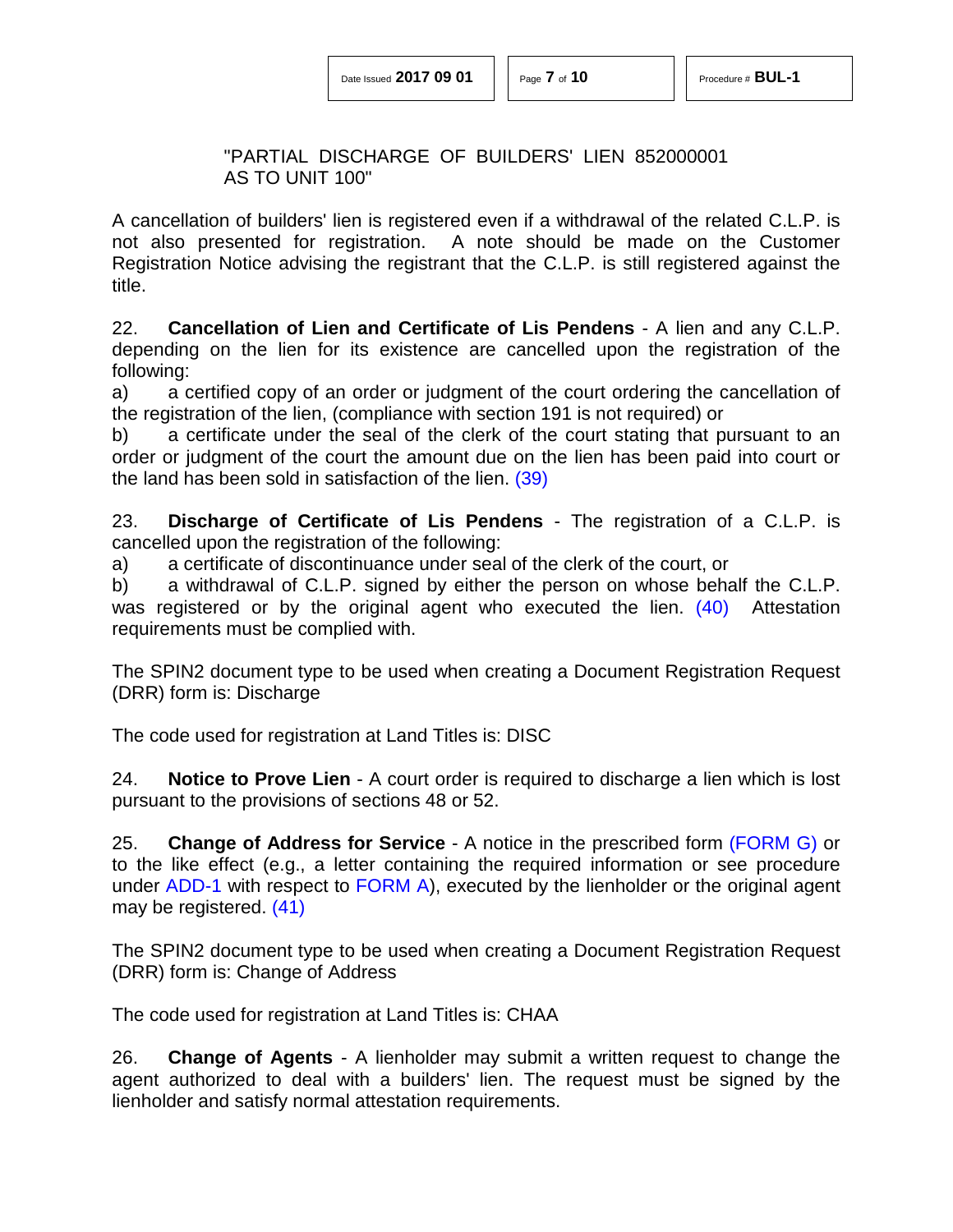| Date Issued 2017 09 01 |  |  |  |
|------------------------|--|--|--|
|------------------------|--|--|--|

The SPIN2 document type to be used when creating a Document Registration Request (DRR) form is: Change of Name

The code used for registration at Land Titles is: CHAN

27. **Fees** - [Tariff item 11\(5\)](http://www.servicealberta.ca/pdf/ltmanual/APPENDIXI.pdf) is charged for all discharges except for the discharge of a builders' lien by a labourer for wages in which case no fee is charged pursuant to [Tariff item 7\(2\).](http://www.servicealberta.ca/pdf/ltmanual/APPENDIXI.pdf)

# **STATUTE AND CASE REFERENCES**

Statute references are to the Builders' Lien Act, R.S.A. 2000, c. B-7, unless otherwise indicated.

- <span id="page-7-0"></span>[1.](#page-0-0) Macklem and Bristow, *Mechanics' Liens in Canada*, 4th ed., p. 1. see *Western International Contractors Ltd. v. Sarcee Developments Ltd. et al*., [1979] 3 W.W.R. 631 (Alta. C.A.) per Morrow, J. at p. 648
- <span id="page-7-1"></span>[2.](#page-0-1) s. 6(1); *Western International Contractors Ltd. v. Sarcee Developments Ltd. et. al*., [1979] 3 W.W.R. 631 (Alta. C.A.), at p. 649; *Alberta Gas Ethylene Company Ltd. et al. v. Noyle et al. [1980]* 2 W.W.R. 507 (Alta. C.A.); *Suss Woodcraft Ltd. v. Abbey Glen Property Corporation and Zwaig*, [1975] 5 W.W.R. 57 (Alta. S.C.) held that acquiring the right to a builders' lien constituted acquiring or holding an interest in land.
- <span id="page-7-2"></span>[3.](#page-0-2) s. 10 and 42
- <span id="page-7-3"></span>[4.](#page-0-3) s. 34(1)
- <span id="page-7-4"></span>[5.](#page-0-4) *Canadian Patent Scaffolding Co. Ltd. v. Capton Holding Ltd*., (1985) 63 A.R. 106 (Q.B. Master).
- <span id="page-7-5"></span>[6.](#page-0-5) s. 34(2)(a) and (f)
- <span id="page-7-6"></span>[7.](#page-0-6) *Waisman, Ross & Association v. Crown Trust Company* (1970), 72 W.W.R. 531 (S.C.C.); s. 27(5), Land Titles Act , R.S.A. 2000, c. L-4
- <span id="page-7-7"></span>[8.](#page-1-0) s.  $34(2)(e)$
- <span id="page-7-8"></span>[9.](#page-1-1) s. 34(2)(c)
- <span id="page-7-9"></span>[10.](#page-1-2) In s. 1(d), improvement is defined as: "anything constructed, erected, built, placed, dug or drilled, or intended to be constructed, erected, built, placed, dug or drilled, on or in land except a thing that is neither affixed to the land nor intended to be or become part of the land".
- <span id="page-7-10"></span>[11.](#page-1-3) s. 41 and 42
- <span id="page-7-11"></span>[12.](#page-1-4) Sec. 22(2), Interpretation Act, R.S.A. 2000, c. 1-8
- <span id="page-7-12"></span>[13.](#page-1-5) s. 34(2)(d) and 35(3)
- <span id="page-7-13"></span>[14.](#page-1-6) s. 34(2) and (3)
- <span id="page-7-14"></span>[15.](#page-1-7) s. 34(6) and (8)
- <span id="page-7-15"></span>[16.](#page-2-0) s. 37(1); *Empire Drywall Ltd. v. Kim and Busan Holdings Ltd*. (1982), 21 Alta. L.R. (2d) 399 (Q.B.). Master Quinn held that as there was no prejudice to any of the parties, a lien which was registered against the fee simple title rather than the leasehold title was validly filed and pursuant to s. 27 of the Builders' Lien Act was in substantial compliance with the registration requirements of s. 25 of the Act.
- <span id="page-7-16"></span>[17.](#page-2-1) s. 35; *Western International Contractors Ltd. v. Sarcee Developments Ltd. et al.,*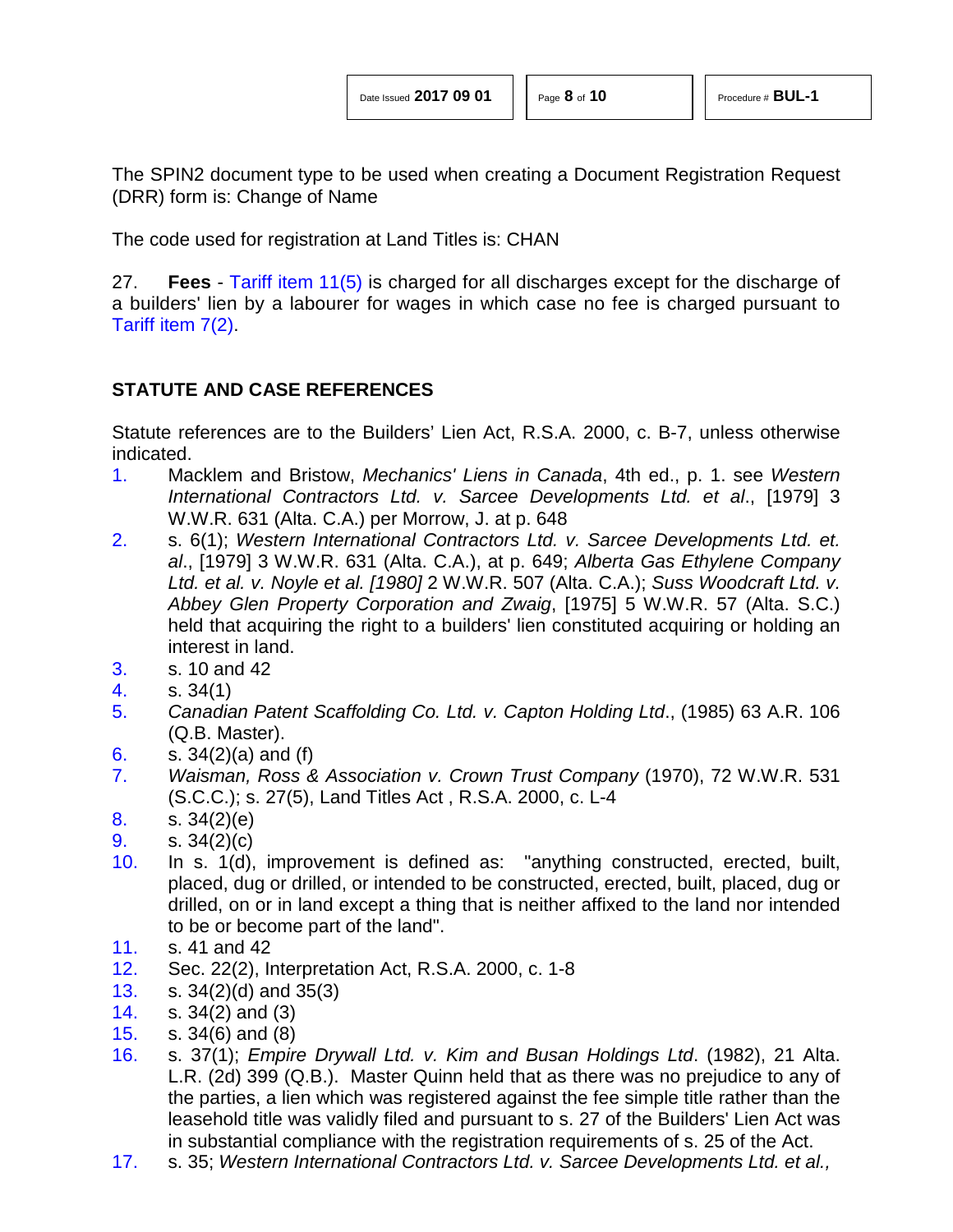*supra* footnote 2

- <span id="page-8-0"></span>[18.](#page-2-2) *Kardinal Homes Ltd. v. Alberta Housing Corporation and A.H. Hagen Construction Ltd*. (1979), 8 Alta. L.R. (2d) 56 (Alta. D.C.): Alberta Housing Corporation is a Crown agent by virtue of the Alberta Housing Act, and by virtue of s. 14 of the Interpretation Act no enactment affects Her Majesty unless it expressly states that the Crown is bound. *Engineered Homes Ltd. v. Popil*, [1972] 4 W.W.R. 357 (Alta. D.C.): Crown immunity may only be claimed by the Crown and not by a third party.
- <span id="page-8-1"></span>[19.](#page-2-3) *Ed Miller Sales & Rentals Ltd. v. R. in Right of Alberta et al*. (1983), 22 Alta. L.R. (2d) 9 (Q.B.): Property owned jointly by the Crown and others may be liened to the extent of the non-exempt interests.
- <span id="page-8-2"></span>[20.](#page-2-4) s. 36, s. 202 Land Titles Act, R.S.A. 2000, c.L-4
- <span id="page-8-3"></span>[21.](#page-2-5) s. 7(1); see *Prairie Roadbuilders Ltd. v. Stettler 23 et al*. (1984), 27 Alta. L.R. (2d) 289 (Q.B.) for a review of the law in respect of the registration of builder's liens against municipal land.
- [22.](#page-2-6) s.7(2); see *Prairie Roadbuilders Ltd. v. Stettler 23 et al., supra*
- <span id="page-8-4"></span>[23.](#page-2-7) s. 78, Condominium Property Act, R.S.A. 2000, c. C-22
- <span id="page-8-5"></span>[24.](#page-2-8) s. 68; s. 7, Tariff of Fees, Alberta Regulation 120/2000
- <span id="page-8-6"></span>[25.](#page-3-0) *East Central Gas Co-op Ltd. et al. v. Henuset Ranches and Construction Ltd.*  (1977), 1 Alta L.R. (2d) 345 (Alta. S.C.T.D.)
- <span id="page-8-7"></span>[26.](#page-3-1) s. 153, Land Titles Act; s. 78, Condominium Property Regulation, Alberta Regulation 168/2000
- <span id="page-8-8"></span>[27.](#page-3-2) s. 43(2) and (3)
- <span id="page-8-9"></span>[28.](#page-3-3) s. 43(1)
- <span id="page-8-10"></span>[29.](#page-3-4) *Consolidated Concrete Limited v. Bauer et al*., [1979] 5 W.W.R. 351 (Alta. D.C.). In this case, a lienholder discharged a C.L.P. when there were other lienholders who were parties to the action and whose claims had not been resolved. The court held that the lienholder should not have discharged the C.L.P. in these circumstances. Consequently, a lienholder who has been relying on a C.L.P. registered by another lienholder may wish to ensure his lien is protected by a separate C.L.P. This case will continue to be applicable to liens registered prior to July 1, 1985.
- <span id="page-8-11"></span>[30.](#page-3-5) s. 44; *Driden Industries Ltd. v. Sieber and Willemcen*, [1974] 3 W.W.R. 368 (Alta. S.C. App. Div.)
- <span id="page-8-12"></span>[31.](#page-4-0) s. 30
- <span id="page-8-13"></span>[32.](#page-4-1) *Contract Interiors and Design Ltd. v. Vogel*, [1973] 5 W.W.R. 286 (Alta. D.C.). In this case, a lienholder whose lien was registered and subsisting at the time of the registration of the plaintiff's C.L.P. failed to register a C.L.P. As a result, the lien was expired from the certificate of title by the Land Titles Office. It was held that the lien should not have been expired for failure to register a C.L.P. as once an action is brought by one lienholder and a C.L.P. is registered, the entire matter is in issue. It is unnecessary for each lienholder to register a C.L.P. Although in *Contract Interiors* the C.L.P. was registered subsequent to registration of the lien, it is established practice to extend this protection to liens registered subsequent to the filing of a C.L.P. However, this judgment will not apply to liens registered